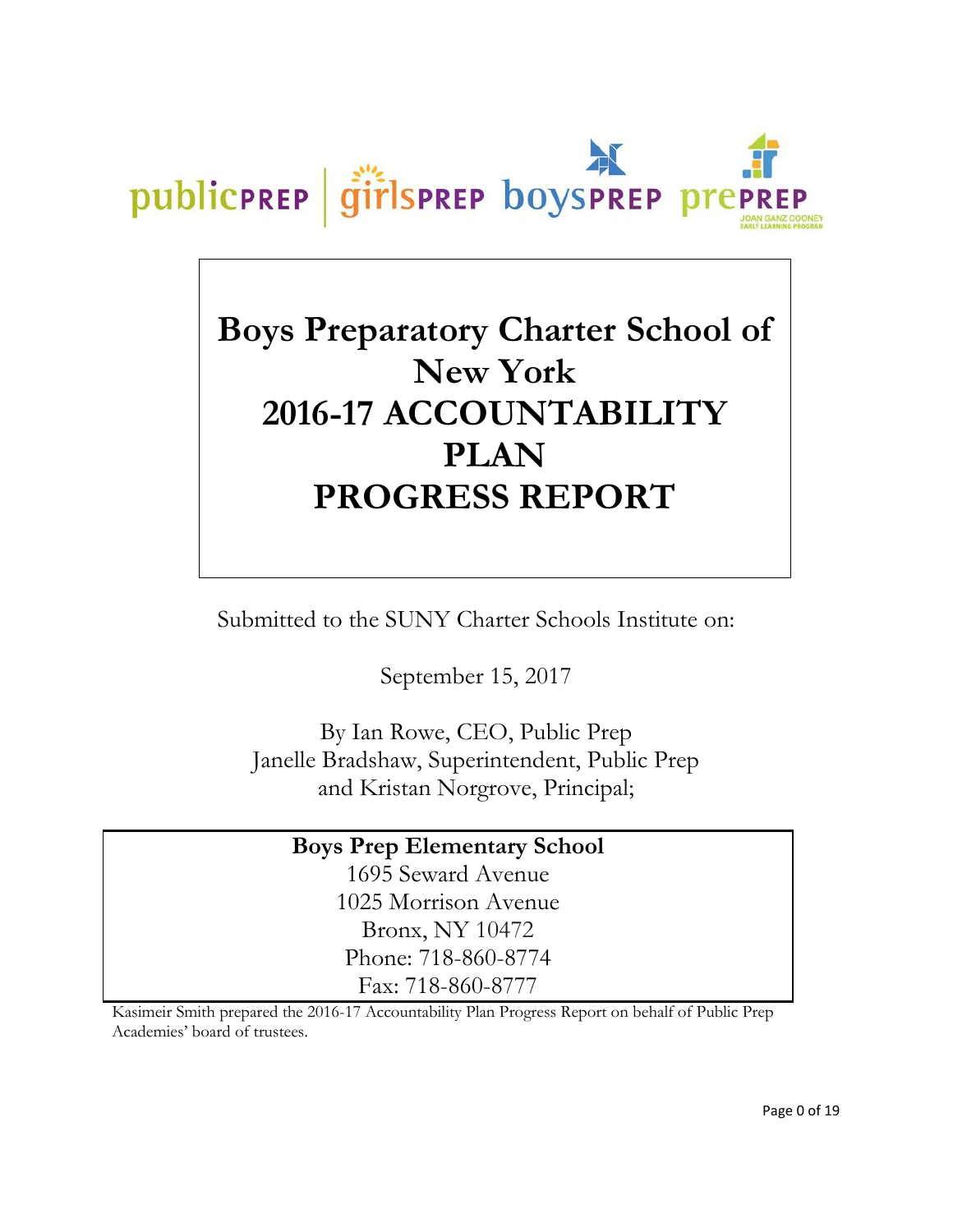| <b>Trustee Full Name</b> | <b>Board Affiliation</b>                                    |
|--------------------------|-------------------------------------------------------------|
| H. Melvin Ming           | <b>Public Preparatory Academies</b>                         |
| Laura Weil               | <b>Public Preparatory Academies</b>                         |
| Lauren Frank             | <b>Public Preparatory Academies</b>                         |
| Mary Claire Ryan         | <b>Public Preparatory Academies</b>                         |
| Nicole Kail Greene       | <b>Public Preparatory Academies</b>                         |
| Nicole Pullen Ross       | <b>Public Preparatory Academies</b>                         |
| R. Boykin Curry          | <b>Public Preparatory Academies</b>                         |
| Ramsey Lyons             | <b>Public Preparatory Academies</b>                         |
| Bryan Lawrence           | <b>Public Preparatory Network</b>                           |
| Dominique Schulte        | <b>Public Preparatory Network</b>                           |
| <b>Gregory Jones</b>     | <b>Public Preparatory Network</b>                           |
| <b>Margery Mayer</b>     | <b>Public Preparatory Network</b>                           |
| Mark Diker               | <b>Public Preparatory Network</b>                           |
| Philip O. Brandes        | <b>Public Preparatory Network</b>                           |
| <b>Eric Grannis</b>      | Public Preparatory Network and Public Preparatory Academies |
| Paul A. Vermylen, Jr.    | Public Preparatory Network and Public Preparatory Academies |

**Kristan Norgrove has served as Principal of Boys Preparatory Charter School of New York (grades K-3) since July 2016.**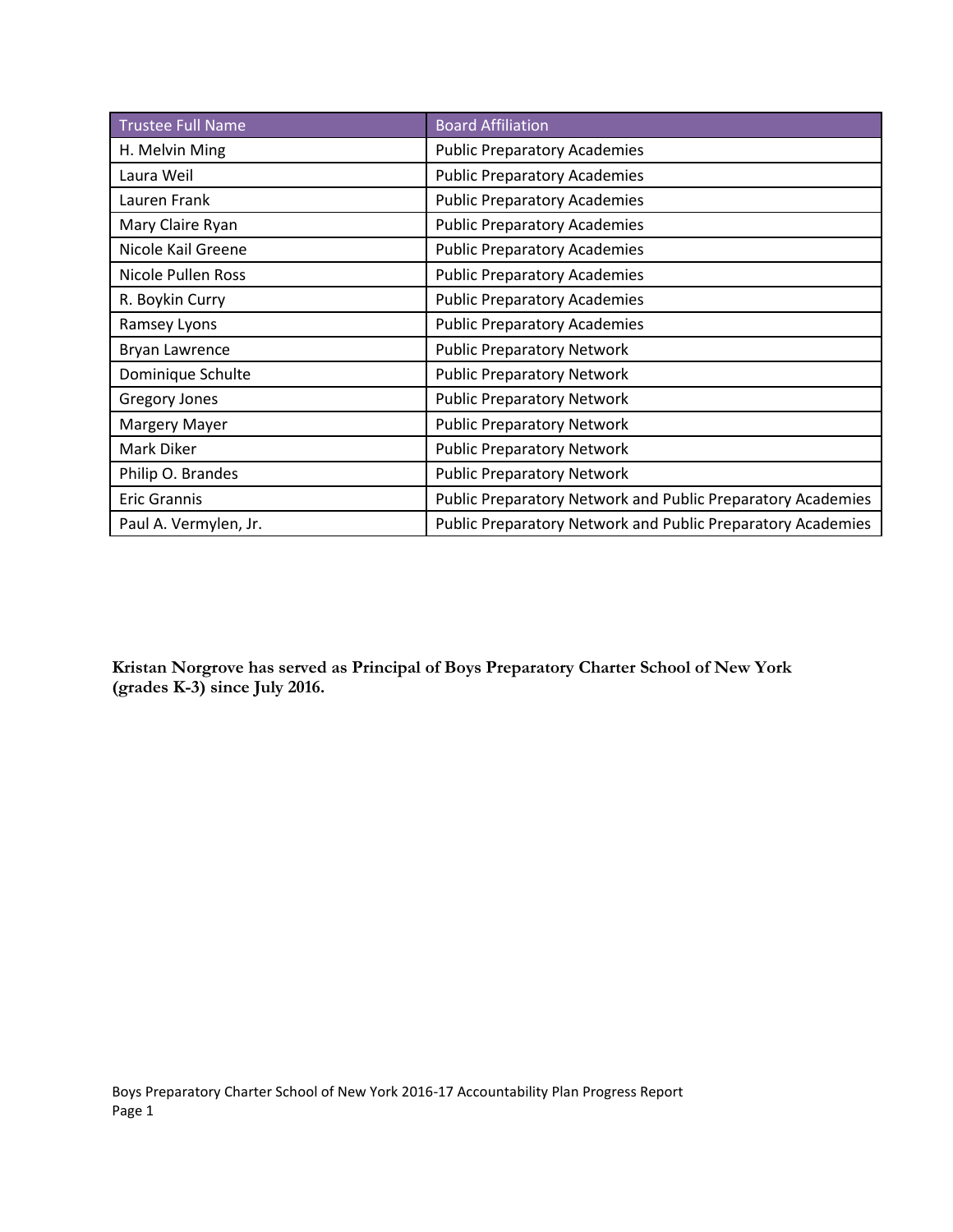## **INTRODUCTION**

Boys Prep Bronx, the first all-boys public elementary school in the Bronx, opened in 2014 to change the narrative for generations of young men of color by starting their educational journey early to put them on a path to college completion.

Boys Prep is part of Public Preparatory Network, which launched in 2009 to support the administrative demand of the schools, to assist in the replication and start-up process and to open future single-sex public elementary and middle schools in New York City. Our model is designed to empower each student to build strong character, demonstrate critical thinking, possess a core body of knowledge and be on a predictive path to earn a degree from a four-year university.

Our model recognizes the significance of starting early in building the self-expectation in students that they will attend and complete college and of providing a strong foundation to help get them there. Our content-rich interdisciplinary curriculum ensures students obtain knowledge, skills, and vocabulary related to English Language Arts, mathematics, history, geography, science, foreign language, and the arts. Furthermore, our schools aim to develop our students' work habits and individual talents by integrating the visual arts, music, and athletics into our curriculum.

Everything we do is designed to ensure students are prepared to graduate into New York City's top performing independent, parochial, and public schools in order to ensure they continue along the path to college completion.

Our core values are scholarship, merit, brotherhood, and responsibility.

| School<br>Year | K  |    | ∍<br>∠ | $\mathbf{z}$ | 4 | C | $\circ$ | ⇁ | 8 | $\Omega$ | 10 | 11 | 12 | Total |
|----------------|----|----|--------|--------------|---|---|---------|---|---|----------|----|----|----|-------|
| 2014-15        | 68 | 75 |        |              |   |   |         |   |   |          |    |    |    | 143   |
| 2015-16        | 68 | 69 | 65     |              |   |   |         |   |   |          |    |    |    | 202   |
| 2016-17        | 74 | 80 | 59     | 41           |   |   |         |   |   |          |    |    |    | 254   |

## **School Enrollment by Grade Level and School Year**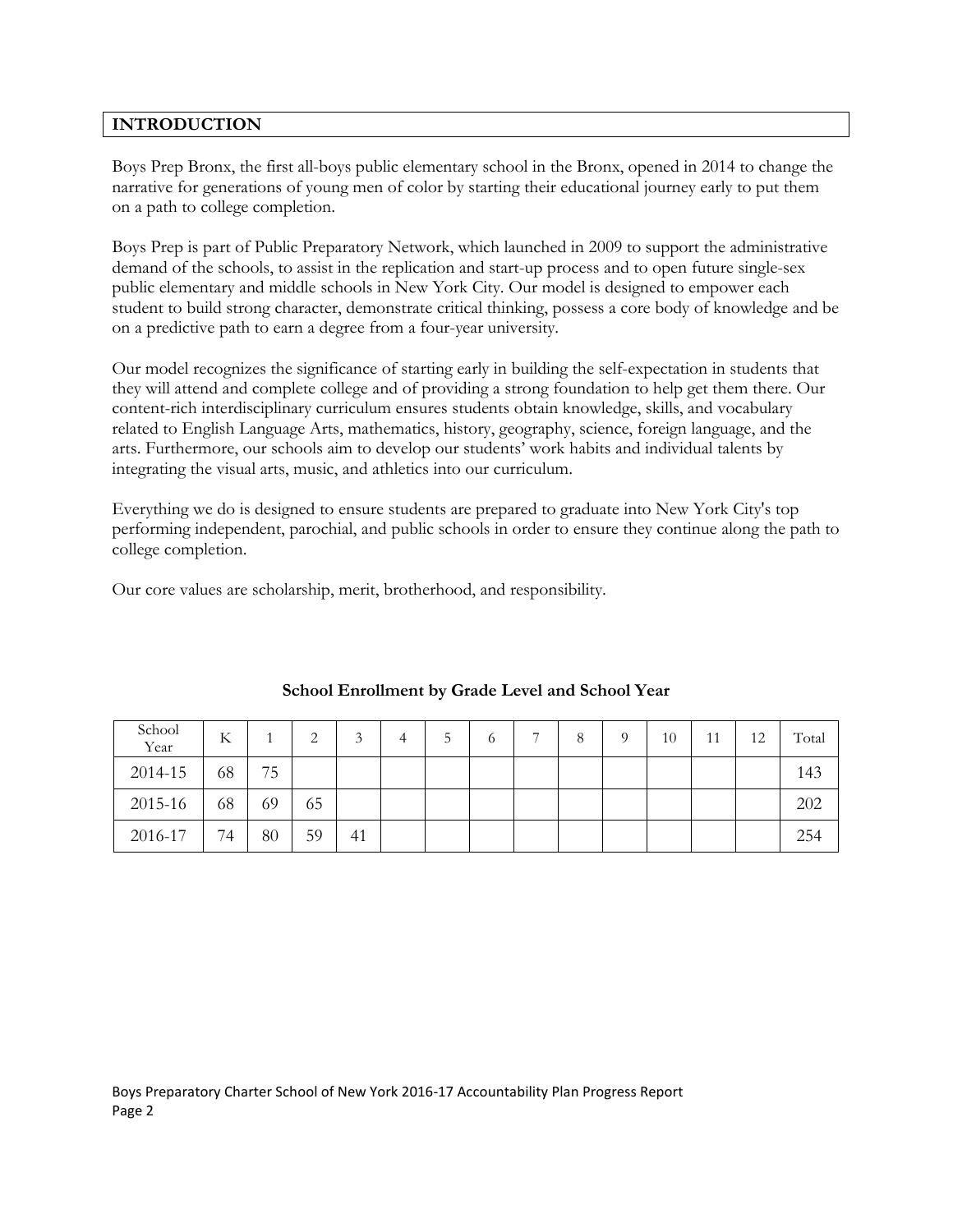## **ENGLISH LANGUAGE ARTS**

## **Goal 1: English Language Arts**

Students will become proficient readers of the English language.

## **Background**

Boys Prep uses balanced literacy approach in conjunction with the Common Core State Standards (CCSS) as a foundation for planning and instruction. Each integrated literacy block is approximately 110 minutes long at the elementary school and 90 minutes long at the middle school and includes both reading and writing instruction and practice opportunities. Teachers use a lesson format that follows a predictable structure – Warm-Up, Teach, guided practice, Independent Practice, Connect – so that students know what to expect and what is expected of them at each part of the lesson.

Boys Prep students gain the benefits of the workshop model by learning to communicate in a positive and collaborative climate, apply knowledge through meaningful communication about what they have read, selfmonitor through independent reading goals, and practice and master skills and standards by incorporating teacher and student feedback.

Teachers are trained and expected to monitor literacy growth using STEP, which is a research-based formative assessment, data management, and professional development system that has been proven to significantly improve student achievement in literacy. STEP assesses children's literacy skills, provides key data to educators, and trains teachers how to interpret that data in a way that moves children reliably through a 13-level system toward reading proficiency. Students also complete Writing Series and writing diagnostic tied to the units of instruction. Teachers use regular unit assessments in grades 2-5 to monitor student performance and progress.

Assessment tools like the NWEA MAP assessment and unit assessments are used strategically by the principals, department chairs, reading specialists, and our network-level Chief Data and Technology Officer to ensure that immediate re-teach and intervention of ELA skills is incorporated into the daily plans, as well as six week intervention plans. Additionally, the ongoing data informs our RTI (response to intervention) process, a network wide model that targets students for enrichment and/or intervention.

While Boys Prep is committed to incorporating the programs that build strong foundations and embed higher order critical thinking, we also ensure rigor and high academic expectations through standardization and structure. For example, we have developed standardized practices for grading and evaluating student work as well as for small group instruction and Response to Intervention process and criteria.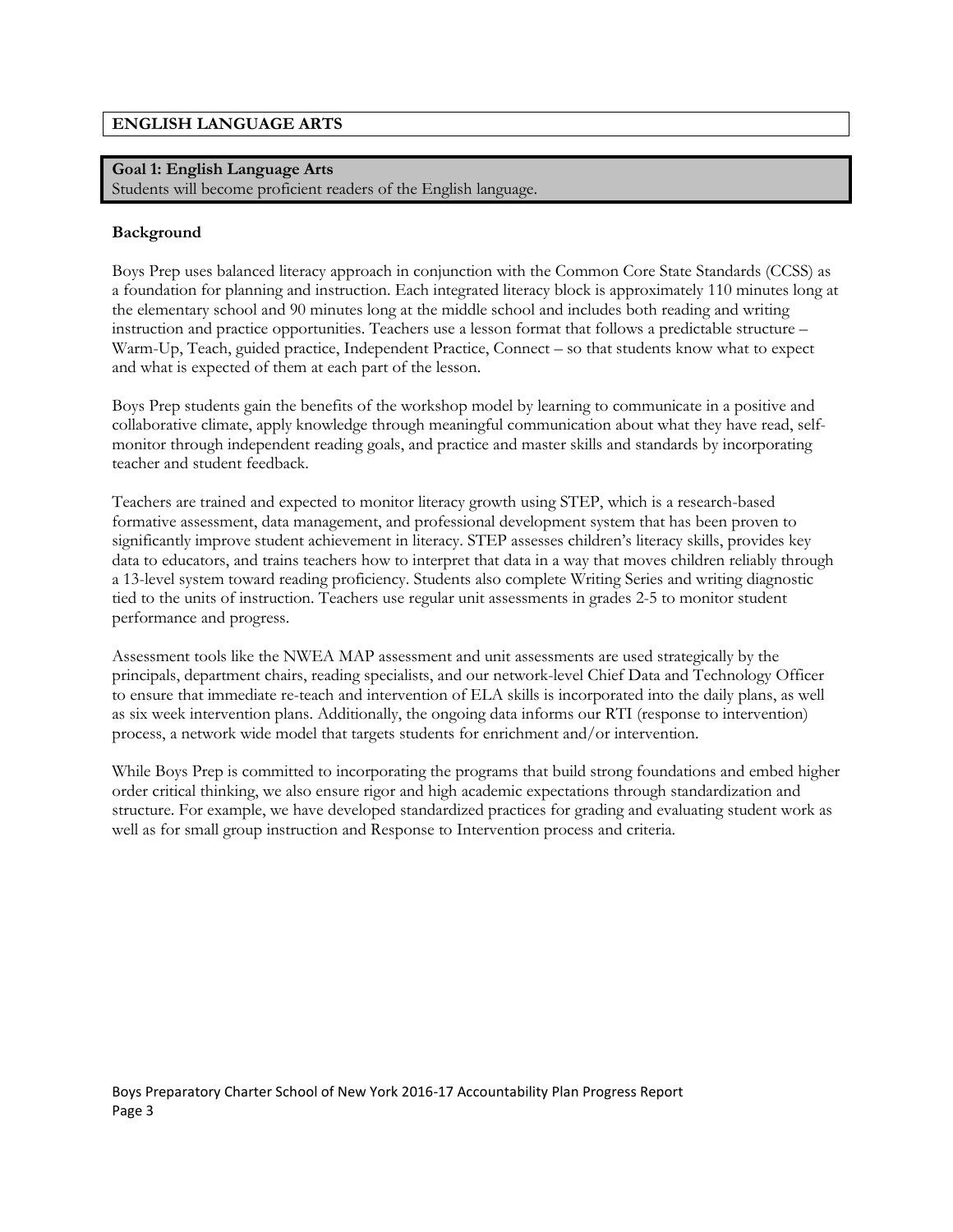### **Goal 1: Absolute Measure**

Each year, 75 percent of all tested students enrolled in at least their second year will perform at proficiency on the New York State English language arts examination for grades 3-8.

#### **Method**

The school administered the New York State Testing Program English language arts assessment to students in 3rd through 8th grade in April 2017. Each student's raw score has been converted to a grade-specific scaled score and a performance level.

The table below summarizes participation information for this year's test administration.The table indicates total enrollment and total number of students tested. It also provides a detailed breakdown of those students excluded from the exam. Note that this table includes all students according to grade level, even if they have not enrolled in at least their second year.

| Grade | Total<br>Tested |            | <b>Not Tested</b> |        |          |  |  |  |
|-------|-----------------|------------|-------------------|--------|----------|--|--|--|
|       |                 | <b>IEP</b> | ELL               | Absent | Enrolled |  |  |  |
| 3     | 37              | $\theta$   | $\theta$          |        | 38       |  |  |  |
| 4     | N/A             | N/A        | N/A               | N/A    | N/A      |  |  |  |
| 5     | N/A             | N/A        | N/A               | N/A    | N/A      |  |  |  |
| 6     | N/A             | N/A        | N/A               | N/A    | N/A      |  |  |  |
| 7     | N/A             | N/A        | N/A               | N/A    | N/A      |  |  |  |
| 8     | N/A             | N/A        | N/A               | N/A    | N/A      |  |  |  |
| All   | 37              | $\theta$   | $\Omega$          |        | 38       |  |  |  |

## **2016-17 State English Language Arts Exam Number of Students Tested and Not Tested**

#### **Results**

35% of Boys Prep students enrolled in at least their second year were proficient on the NYS English language arts examination.

|        |         | All Students  | Enrolled in at least their Second Year |               |  |  |
|--------|---------|---------------|----------------------------------------|---------------|--|--|
| Grades | Percent | Number Tested | Percent                                | Number Tested |  |  |
| 3      | 32%     | 37            | 35%                                    | 34            |  |  |
| 4      | N/A     | N/A           | N/A                                    | N/A           |  |  |
| 5      | N/A     | N/A           | N/A                                    | N/A           |  |  |
| 6      | N/A     | N/A           | N/A                                    | N/A           |  |  |
|        | N/A     | N/A           | N/A                                    | N/A           |  |  |
| 8      | N/A     | N/A           | N/A                                    | N/A           |  |  |
| All    | $32\%$  | 37            | 35%                                    | 34            |  |  |

## **Performance on 2016-17 State English Language Arts Exam By All Students and Students Enrolled in At Least Their Second Year**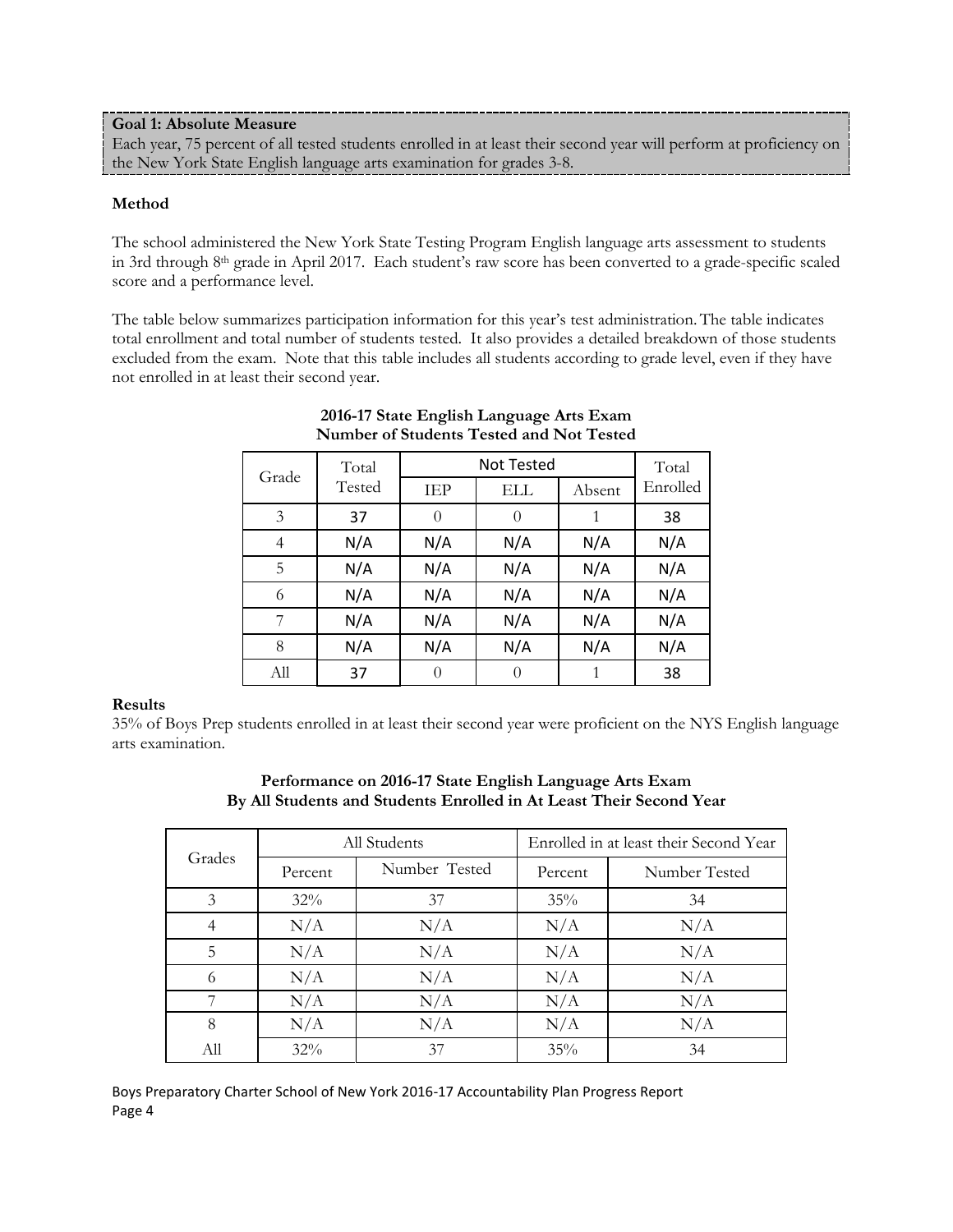## **Evaluation**

Boys Prep did not meet the accountability measure of 75 percent of students enrolled in at least their second year achieving proficiency. However, we believe the data indicates that Boys Prep is on a predictive path to meeting the goal of 75 percent proficiency in the future.

## **Additional Evidence**

The below table indicates that the percentage of students in at least their second year.

|       | Percent of Students Enrolled in At Least Their Second Year Achieving Proficiency |                  |         |                  |         |                  |         |                  |  |  |
|-------|----------------------------------------------------------------------------------|------------------|---------|------------------|---------|------------------|---------|------------------|--|--|
| Grade | 2013-14                                                                          |                  | 2014-15 |                  |         | 2015-16          | 2016-17 |                  |  |  |
|       | Percent                                                                          | Number<br>Tested | Percent | Number<br>Tested | Percent | Number<br>Tested | Percent | Number<br>Tested |  |  |
| 3     | N/A                                                                              | N/A              | N/A     | N/A              | N/A     | N/A              | 35%     | 34               |  |  |
| 4     | N/A                                                                              | N/A              | N/A     | N/A              | N/A     | N/A              | N/A     | N/A              |  |  |
| 5     | N/A                                                                              | N/A              | N/A     | N/A              | N/A     | N/A              | N/A     | N/A              |  |  |
| 6     | N/A                                                                              | N/A              | N/A     | N/A              | N/A     | N/A              | N/A     | N/A              |  |  |
| 7     | N/A                                                                              | N/A              | N/A     | N/A              | N/A     | N/A              | N/A     | N/A              |  |  |
| 8     | N/A                                                                              | N/A              | N/A     | N/A              | N/A     | N/A              | N/A     | N/A              |  |  |
| All   | N/A                                                                              | N/A              | N/A     | N/A              | N/A     | N/A              | 35%     | 34               |  |  |

**English Language Arts Performance by Grade Level and School Year**

**Goal 2: Absolute Measure** Each year, the school's aggregate Performance Level Index (PLI) on the State English language arts exam will meet the Annual Measurable Objective (AMO) set forth in the state's NCLB accountability system.

## **Method**

The federal No Child Left Behind law holds schools accountable for making annual yearly progress towards enabling all students to be proficient. As a result, the state sets an AMO each year to determine if schools are making satisfactory progress toward the goal of proficiency in the state's learning standards in English language arts. To achieve this measure, all tested students must have a Performance Level Index (PLI) value that equals or exceeds the 2016-17 English language arts AMO of 89. The PLI is calculated by adding the sum of the percent of all tested students at Levels 2 through 4 with the sum of the percent of all tested students at Levels 3 and 4. Thus, the highest possible PLI is 200.[1](#page-5-0)

## **Results**

Boys Prep's performance index for English language arts was 102 in the 2016-17 school year. This exceeds the AMO of 89.

<span id="page-5-0"></span>Boys Preparatory Charter School of New York 2016-17 Accountability Plan Progress Report Page 5  $<sup>1</sup>$  In contrast to SED's Performance Index, the PLI does not account for year-to-year growth toward proficiency.</sup>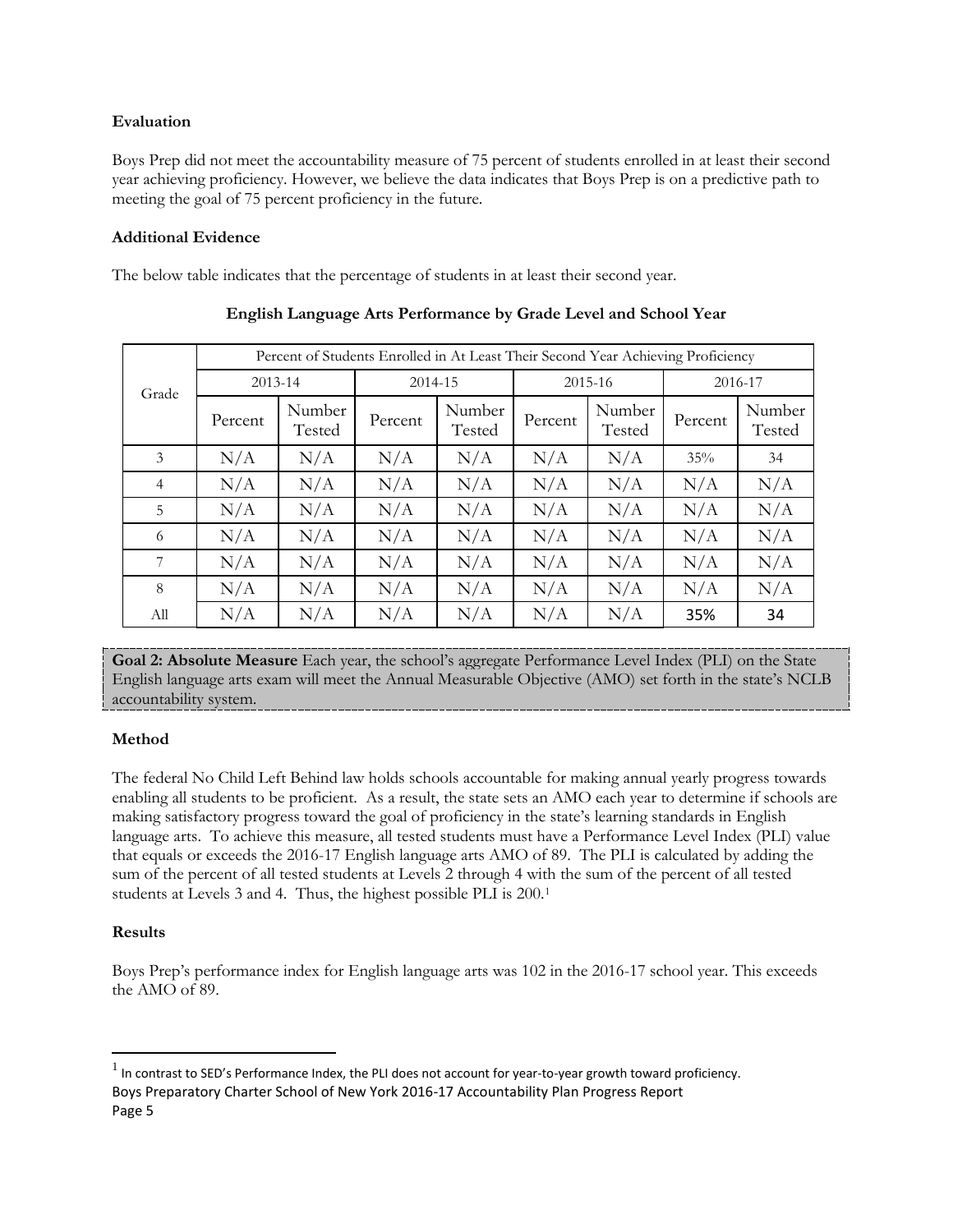| Number in | Percent of Students at Each Performance Level |     |               |      |         |  |         |  |     |
|-----------|-----------------------------------------------|-----|---------------|------|---------|--|---------|--|-----|
| Cohort    | Level 1                                       |     | Level 2       |      | Level 3 |  | Level 4 |  |     |
| 372       | 30%                                           |     | 38%<br>$32\%$ |      | $0\%$   |  |         |  |     |
|           |                                               |     |               |      |         |  |         |  |     |
|           | РI                                            | $=$ | 38            | $^+$ | 32      |  |         |  | 70  |
|           |                                               |     |               |      | 32      |  |         |  | 32  |
|           |                                               |     |               |      |         |  | PL      |  | 102 |
|           |                                               |     |               |      |         |  |         |  |     |

#### **English Language Arts 2016-17 Performance Level Index (PLI)**

## **Evaluation**

Boys Prep exceeded the Annual Measurable Objective by 13 points in 2016-17.

#### **Goal 3: Comparative Measure**

Each year, the percent of all tested students who are enrolled in at least their second year and performing at proficiency on the state English language arts exam will be greater than that of all students in the same tested grades in the local school district.

## **Method**

A school compares tested students enrolled in at least their second year to all tested students in the surrounding public school district. Comparisons are between the results for each grade in which the school had tested students in at least their second year at the school and the total result for all students at the corresponding grades in the school district.

#### **Results**

Students enrolled in at least their second year at Boys Prep outperformed those in their host district, NYC Community District 8.

|                | Percent of Students at Proficiency                             |                  |                         |                  |  |  |  |  |
|----------------|----------------------------------------------------------------|------------------|-------------------------|------------------|--|--|--|--|
| Grade          | Charter School<br>Students In At Least 2 <sup>nd</sup><br>Year |                  | All District 8 Students |                  |  |  |  |  |
|                | Percent                                                        | Number<br>Tested | Percent                 | Number<br>Tested |  |  |  |  |
| 3              | 35%                                                            | 34               | 30%                     | 2085             |  |  |  |  |
| $\overline{4}$ | N/A                                                            | N/A              | N/A                     | N/A              |  |  |  |  |
| 5              | N/A                                                            | N/A              | N/A                     | N/A              |  |  |  |  |
| 6              | N/A                                                            | N/A              | N/A                     | N/A              |  |  |  |  |
| 7              | N/A                                                            | N/A              | N/A                     | N/A              |  |  |  |  |
| 8              | N/A                                                            | N/A              | N/A                     | N/A              |  |  |  |  |
| All            | 35%                                                            | 34               | 30%                     | 2085             |  |  |  |  |

## **2016-17 State English Language Arts Exam Charter School and District Performance by Grade Level**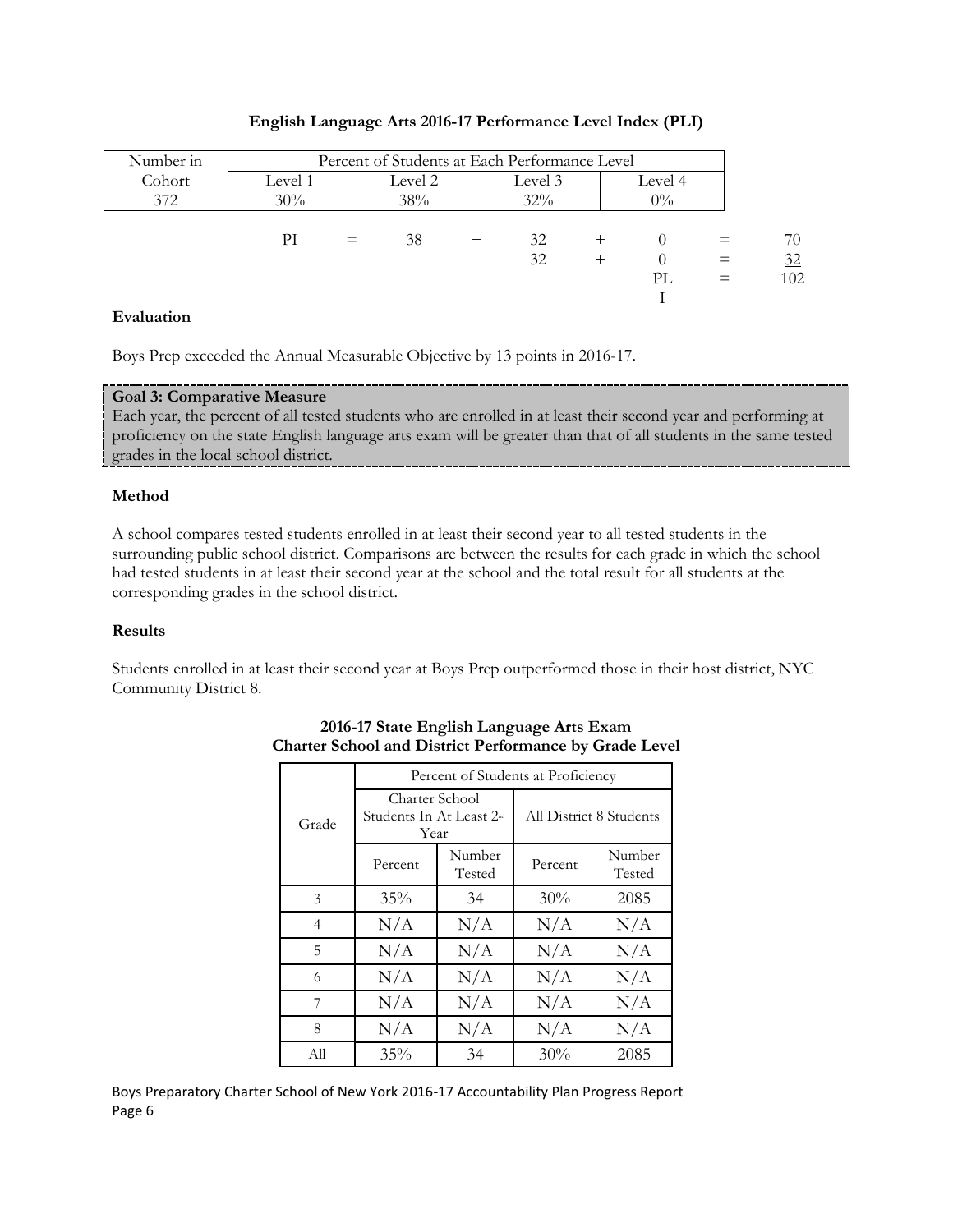## **Evaluation**

Boys Prep did met the accountability measure requiring that the proportion of all students who are enrolled in at least their second year and performing at proficiency on the state English language arts exam be greater than that of all students in the same tested grades in the local school district.

## **Additional Evidence**

The below table demonstrates that Boys Prep students have outperformed the students of the school's host district, District 8.

|                | Percent of Students Enrolled in at Least their Second Year Who Are at Proficiency Compared to<br><b>Local District Students</b> |               |                     |               |                     |               |                     |               |  |  |
|----------------|---------------------------------------------------------------------------------------------------------------------------------|---------------|---------------------|---------------|---------------------|---------------|---------------------|---------------|--|--|
| Grade          | 2013-14                                                                                                                         |               | 2014-15             |               |                     | 2015-16       |                     | 2016-17       |  |  |
|                | <b>Boys</b><br>Prep                                                                                                             | District<br>8 | <b>Boys</b><br>Prep | District<br>8 | <b>Boys</b><br>Prep | District<br>8 | <b>Boys</b><br>Prep | District<br>8 |  |  |
| 3              | N/A                                                                                                                             | N/A           | N/A                 | N/A           | N/A                 | N/A           | 30%                 | 2085          |  |  |
| $\overline{4}$ | N/A                                                                                                                             | N/A           | N/A                 | N/A           | N/A                 | N/A           | N/A                 | N/A           |  |  |
| 5              | N/A                                                                                                                             | N/A           | N/A                 | N/A           | N/A                 | N/A           | N/A                 | N/A           |  |  |
| 6              | N/A                                                                                                                             | N/A           | N/A                 | N/A           | N/A                 | N/A           | N/A                 | N/A           |  |  |
| 7              | N/A                                                                                                                             | N/A           | N/A                 | N/A           | N/A                 | N/A           | N/A                 | N/A           |  |  |
| 8              | N/A                                                                                                                             | N/A           | N/A                 | N/A           | N/A                 | N/A           | N/A                 | N/A           |  |  |
| All            | N/A                                                                                                                             | N/A           | N/A                 | N/A           | N/A                 | N/A           | 30%                 | 2085          |  |  |

## **English Language Arts Performance of Charter School and Local District by Grade Level and School Year**

## **Summary of the English Language Arts Goal**

We are committed to providing the resources needed for our students to become proficient readers of the English language. Boys Prep is committed to a culture of continuous improvement where student achievement and success has no limit.

In 2016-17, Boys Prep achieved 2 out of the 3 possible measures for evaluation. Below we have outlined an action plan to implement in the coming year. This plan includes programs and processes that have proven to be successful and new strategies that address our observable gaps.

Like the overwhelming majority of charter schools in New York City, Boys Prep did not meet the goal of 75 percent proficiency in 2016-17. However, our outstanding growth data gives us confidence that we are on a predictive path to attaining that goal in the future.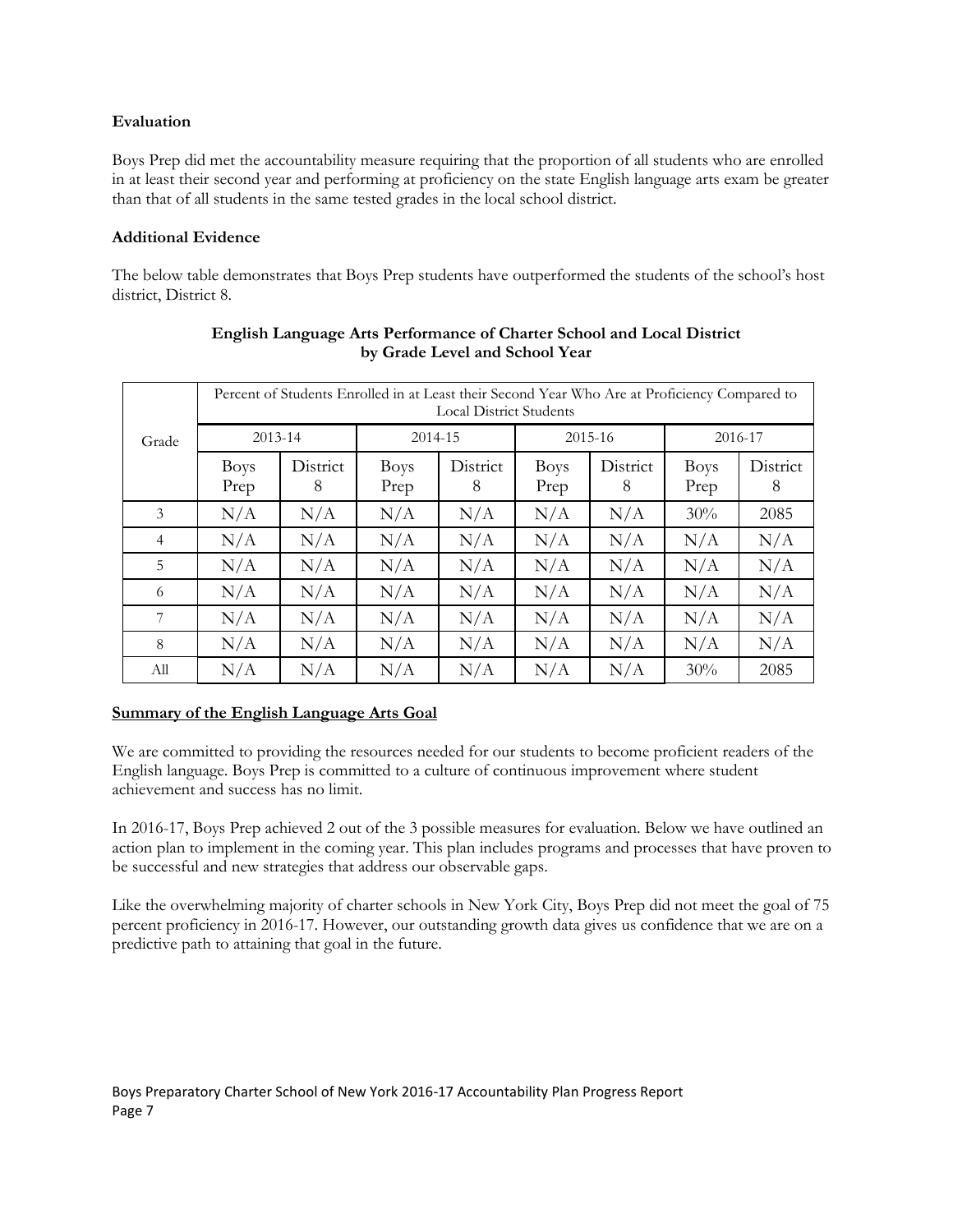| Type        | Measure                                                                                                                                                                                                                                                                   | <b>Outcome</b>     |
|-------------|---------------------------------------------------------------------------------------------------------------------------------------------------------------------------------------------------------------------------------------------------------------------------|--------------------|
| Absolute    | Each year, 75 percent of all tested students who are enrolled in at least<br>their second year will perform at proficiency on the New York State<br>English language arts exam for grades 3-8.                                                                            | Did Not<br>Achieve |
| Absolute    | Each year, the school's aggregate Performance Level Index (PLI) on the<br>state English language arts exam will meet that year's Annual<br>Measurable Objective (AMO) set forth in the state's NCLB<br>accountability system.                                             | Achieved           |
| Comparative | Each year, the percent of all tested students who are enrolled in at least<br>their second year and performing at proficiency on the state English<br>language arts exam will be greater than that of students in the same<br>tested grades in the local school district. | Achieved           |

## **Action Plan**

## **Curriculum**

During the charter period, Boys Prep faculty worked diligently with peer faculty across the Public Prep Network to improve the quality and consistency of the ELA curriculum. The K-8 curriculum was constructed through a combination of upgrading the strongest of the units that were already in use, and bringing in high quality external units from Success Academy, Expeditionary Learning and other schools with a strong track record of academic excellence. In 2016-17 teachers across the network implemented a common, standardsaligned ELA curriculum that is coherent in PreK-8, and that contains rich, rigorous texts representing a diverse body of knowledge. Each unit provides common components, including the ability to choose among a variety of rigorous texts, aligned assessments, clear enduring understandings, interdisciplinary connections, and detailed lesson guides for teachers to use, amend, or build upon. All standards, skills, scope and sequence, and end-of-unit assessments are shared in common across Public Prep schools, allowing schools to share instructional techniques and benchmark progress against their peers.

## **Instruction**

The second key lever to drive academic improvement is to continue to refine our coaching and observation processes. As the level of expectations of our students has increased, we have identified that our expectations for adult learning must also increase, and are providing additional levels of support and professional development opportunities to ensure successful and impactful instructional delivery. This year, Boys Prep's full-time instructional leaders include an ELA coach, a Director of Curriculum and Assessment at each campus, and our principals, who are our primary instructional leaders. All of these individuals will regularly observe teachers and provide instructional feedback. Grade team leaders will also conduct informal observations and peer observations. All observations will utilize the Danielson framework as our model of excellent teaching.

Boys Prep has invested in the TeachBoost platform to improve the quality of observation, coaching and evaluation. All teachers will receive a minimum of 15 short and 5 long classroom observations from their coach, which is the average reported by top-quartile schools on TNTP's Insight survey. Our coaching and observation program will also be supported through our partnership with TNTP. From the research literature on school improvement, we know that strong coaching and feedback is one of the highest-leverage strategies that a principal has to improve student achievement. TNTP will also organize Excellent School Visits to ensure our school leaders see best practice.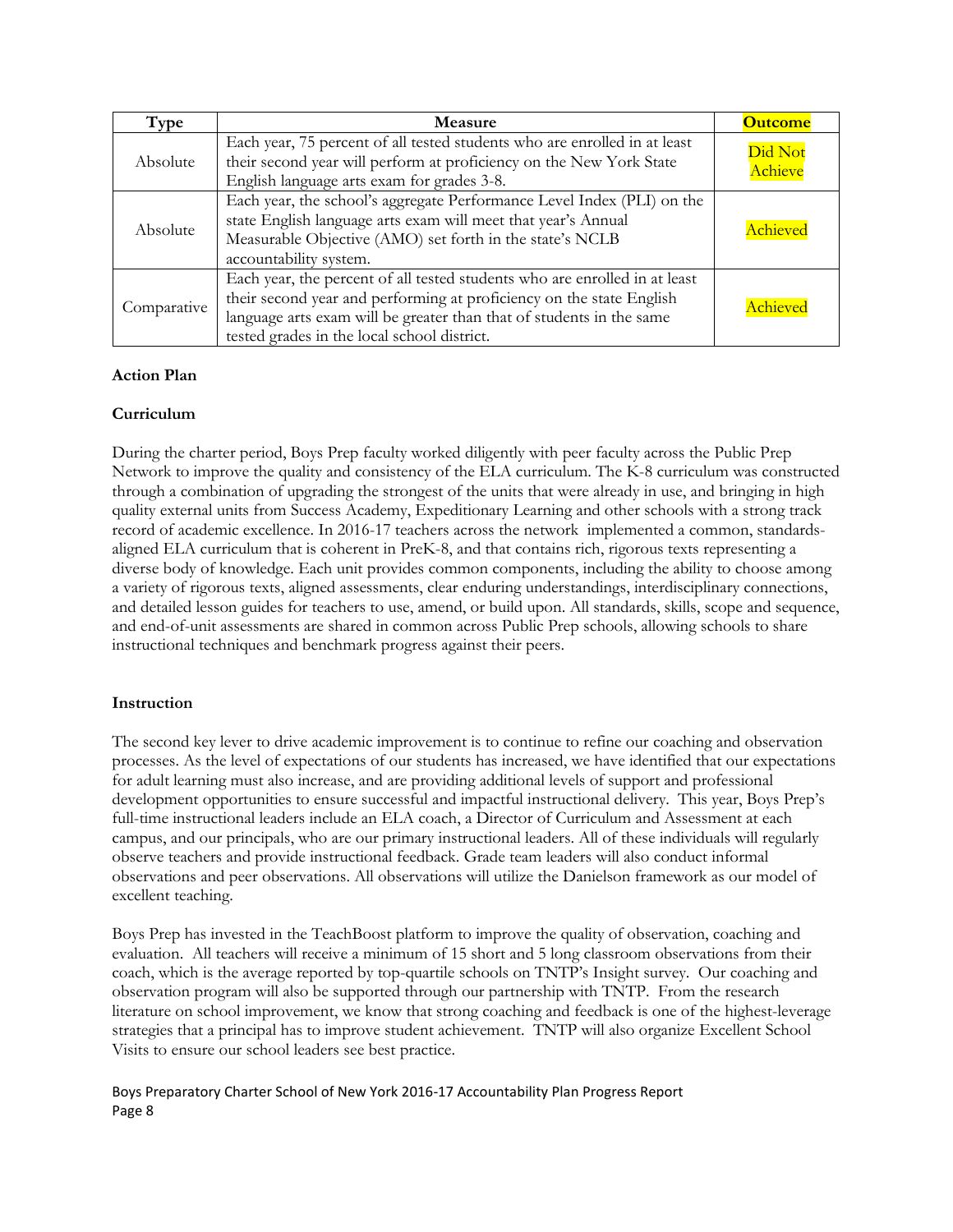#### **Data & Assessment**

Boys Prep teachers and instructional leaders routinely collect and analyze a wide variety of qualitative and quantitative data in order to improve curriculum and instruction. Students are assessed using curricularaligned, performance-based assessments as measures of absolute performance. These rigorous assessments require synthesis and high-level application of knowledge from all subject areas. Student growth is measured using the NWEA MAP and STEP assessments. Throughout the year, students take interim assessments aligned with our scope and sequence in mathematics and in English Language Arts.

## **Leadership**

To better support the Instruction, Curriculum and Assessment, Public Prep will make important changes to strengthen the organization's central leadership team. To improve the support and supervision of principals, Public Prep unbundled some of the responsibilities of the CEO, putting day-to-day operations in the hands of the network's Academic Team. This department includes a superintendent, assistant superintendent of elementary schools, assistant superintendent middle schools, chief learning officer, chief data and technology officer, director of English language arts instruction, 3 ELA instructional coaches, director of math instruction, a math instructional coach, and a director of instructional technology.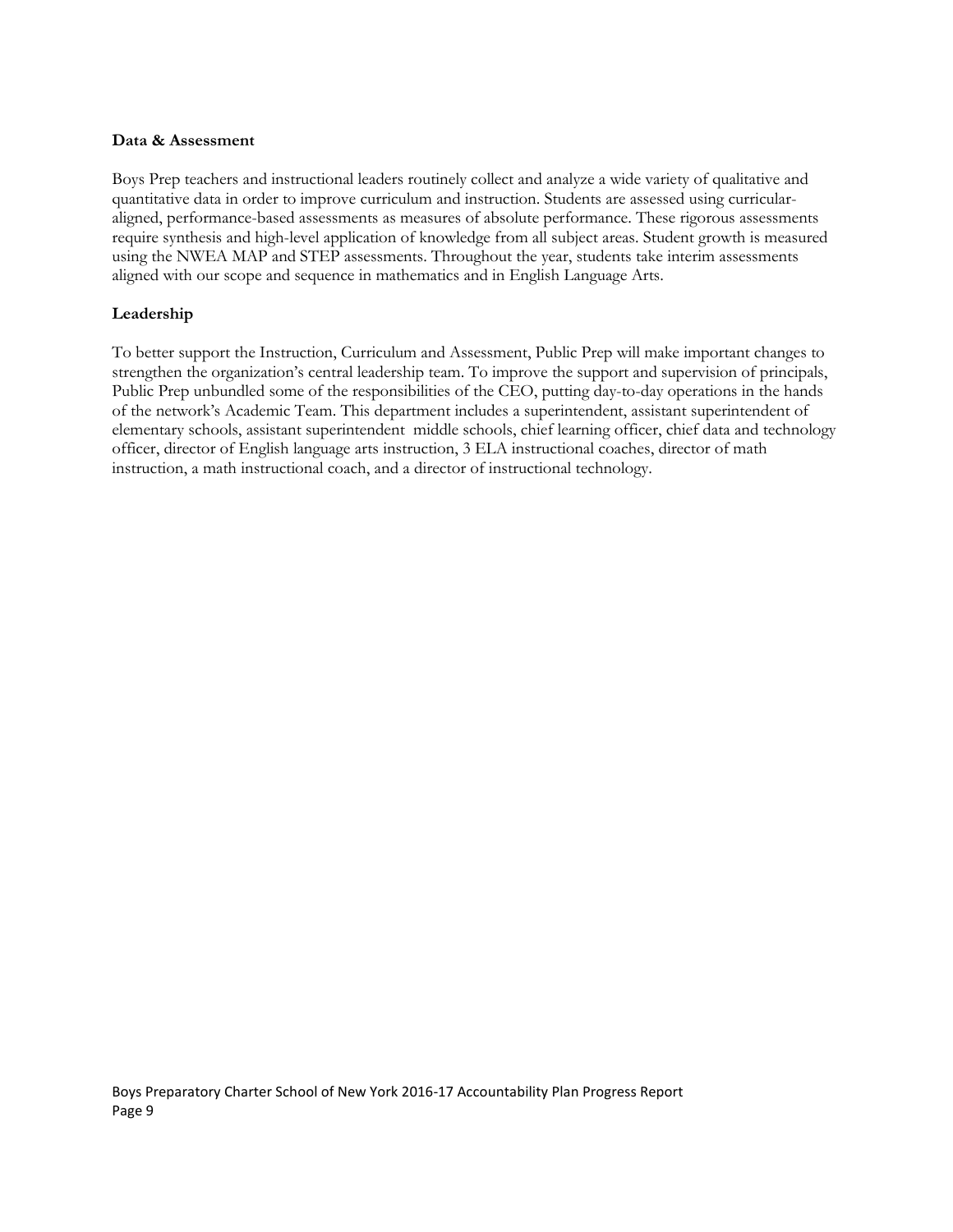## **MATHEMATICS**

#### **Goal 2: Mathematics**

Boys Prep students will demonstrate steady progress in the understanding and application of mathematical skills and concepts.

#### **Background**

Boys Prep has an intensive math curriculum that utilizes the Common Core State Standards as a foundation and folds in rigorous curricula to challenge students and allow teachers to narrow and deepen the scope of math instruction. Boys Prep's math instruction schedule includes a morning meeting each day, as well as a math lesson each day at the elementary level Teachers use data from student work and math lessons in order to plan for future instruction. In middle school, scholars have math instruction for one hour and thirty minutes daily.

Boys Prep is continuing to use publisher resources such as Engrade NY at the elementary and middle school, but the program is supplemented with additional content and exemplars to provide more process based problem solving and to fill gaps in the curriculum. The use of math centers to develop and reinforce mathematical concepts and skills is a critical component of the math workshop. In addition to a math workshop, students participate in solving complex word problems during "Cognitively Guided Instruction" (CGI). CGI serves as a daily opportunity for students to deeply consider number relationships, to apply relationships to computation strategies, and to discuss and analyze their reasoning. CGI supports the development of efficient, flexible, meaningful, and accurate computation strategies.

Boys Prep's instructional leadership teams focus on abstract math to more readily assure that students will be able to take on a more diverse array of mathematical problems and apply their mathematical understandings to new and varied situations. With this strategy teachers are also able to hone their instructional technique through intensive development of lessons.

#### **Goal 1: Absolute Measure**

Each year, 75 percent of all tested students enrolled in at least their second year will perform at proficiency on the New York State mathematics examination for grades 3-8.

#### **Method**

The school administered the New York State Testing Program mathematics assessment to students in 3rd through 8th grade in April 2017. Each student's raw score has been converted to a grade-specific scaled score and a performance level.

The table below summarizes participation information for this year's test administration. The table indicates total enrollment and total number of students tested. It also provides a detailed breakdown of those students excluded from the exam. Note that this table includes all students according to grade level, even if they have not enrolled in at least their second year.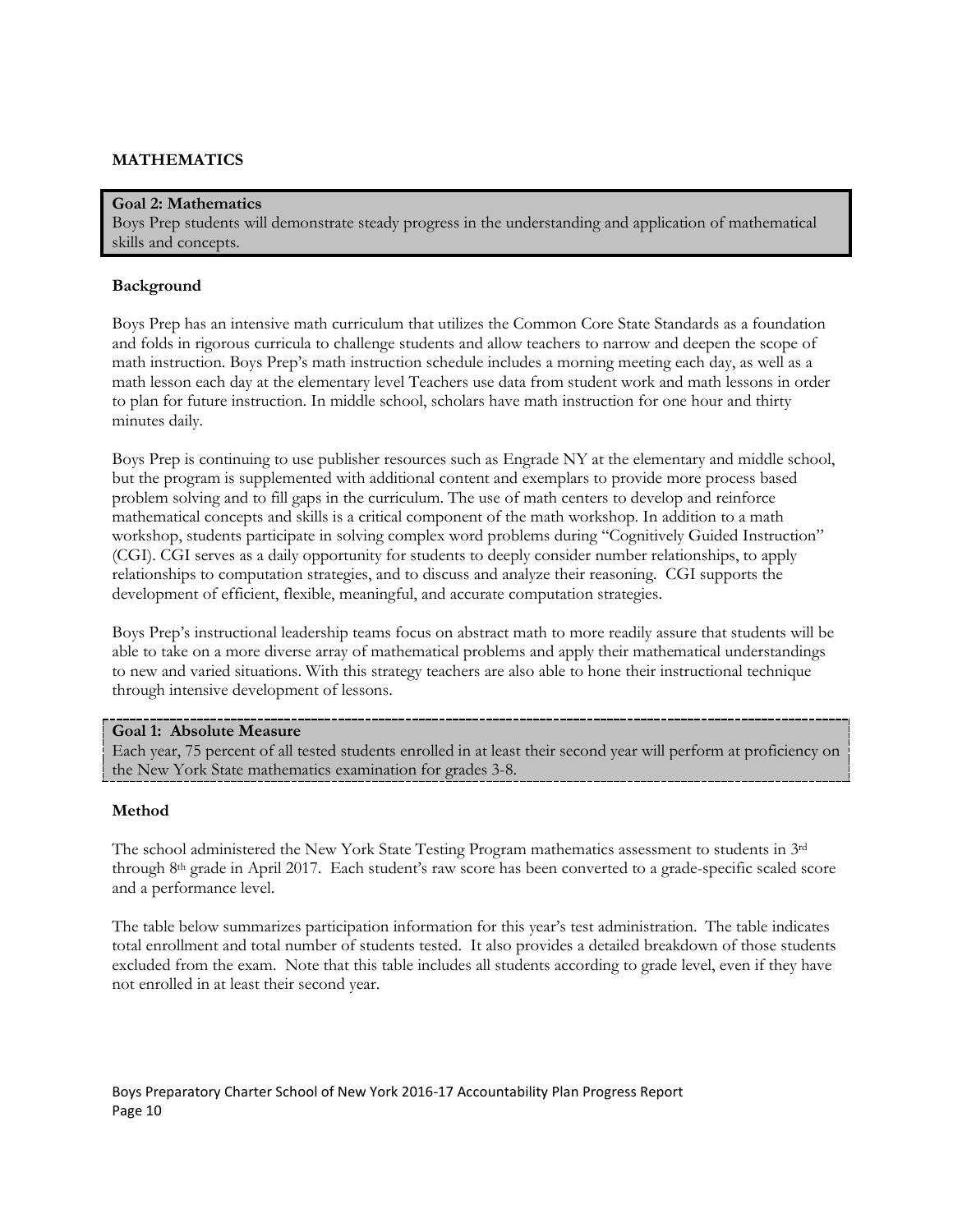| Grade | Total<br>Tested |            | Not Tested |        |          |  |  |  |
|-------|-----------------|------------|------------|--------|----------|--|--|--|
|       |                 | <b>TEP</b> | ELL        | Absent | Enrolled |  |  |  |
| 3     | 37              | $\theta$   | $\theta$   | 1      | 38       |  |  |  |
| 4     | N/A             | N/A        | N/A        | N/A    | N/A      |  |  |  |
| 5     | N/A             | N/A        | N/A        | N/A    | N/A      |  |  |  |
| 6     | N/A             | N/A        | N/A        | N/A    | N/A      |  |  |  |
| 7     | N/A             | N/A        | N/A        | N/A    | N/A      |  |  |  |
| 8     | N/A             | N/A        | N/A        | N/A    | N/A      |  |  |  |
| Аll   | 37              | $\theta$   | $\Omega$   | 1      | 38       |  |  |  |

**2016-17 State Mathematics Exam Number of Students Tested and Not Tested**

## **Results**

51% of Boys Prep students enrolled in at least their second year were proficient on the NYS mathematics examination.

|        | All Students |        | Enrolled in at least their Second<br>Year |        |  |
|--------|--------------|--------|-------------------------------------------|--------|--|
| Grades |              | Number |                                           | Number |  |
|        | Percent      | Tested | Percent                                   | Tested |  |
| 3      | 51%          | 37     | 51%                                       | 37     |  |
| 4      | N/A          | N/A    | N/A                                       | N/A    |  |
| 5      | N/A          | N/A    | N/A                                       | N/A    |  |
| 6      | N/A          | N/A    | N/A                                       | N/A    |  |
|        | N/A          | N/A    | N/A                                       | N/A    |  |
| 8      | N/A          | N/A    | N/A                                       | N/A    |  |
| All    | 51%          | 37     | 51%                                       | 37     |  |

## **Performance on 2016-17 State Mathematics Exam By All Students and Students Enrolled in At Least Their Second Year**

## **Evaluation**

Boys Prep did not meet the accountability measure of 75 percent of students enrolled in at least their second year achieving proficiency. However, we believe the data indicates that Boys Prep is on a predictive path to meeting the goal of 75 percent proficiency in the future.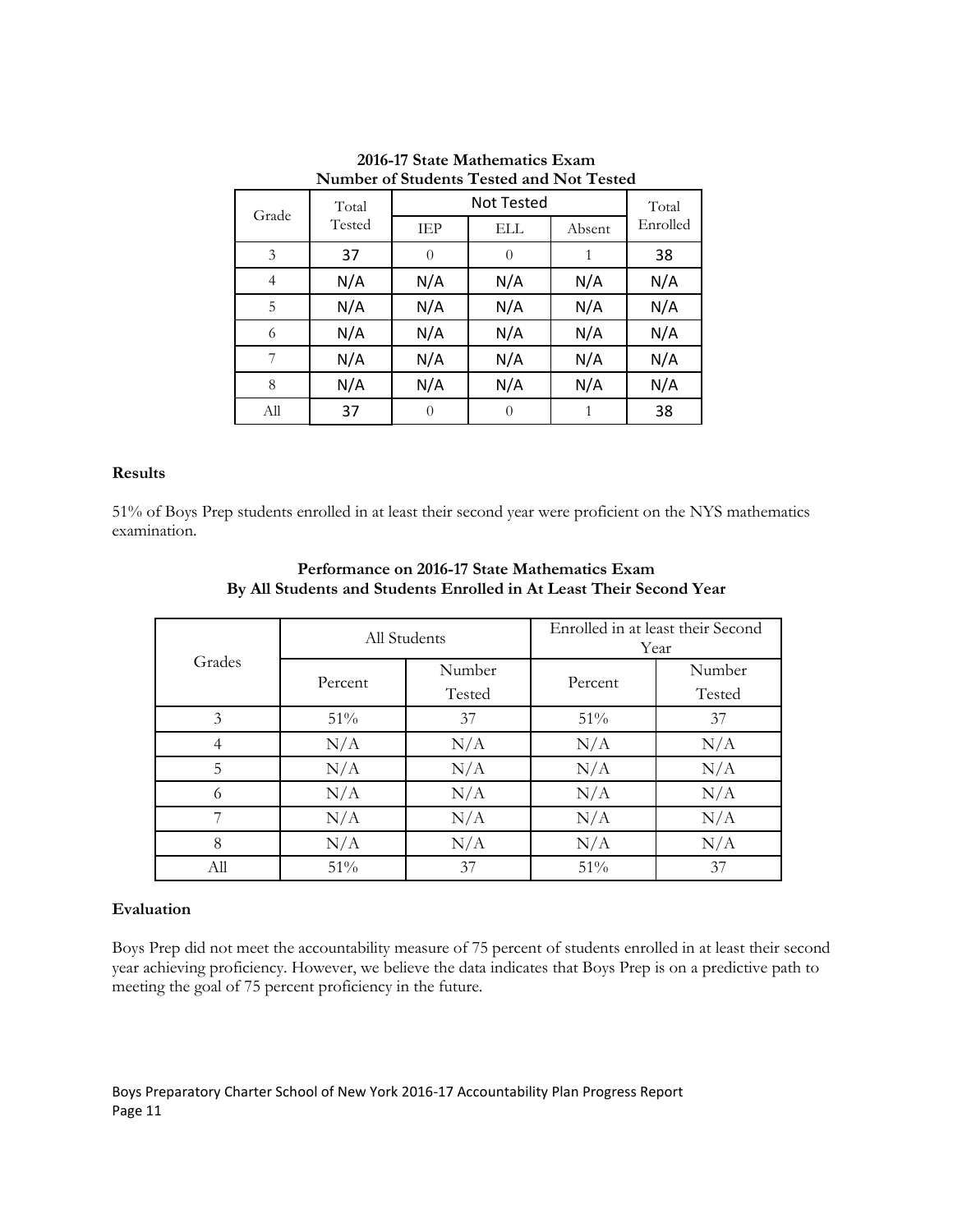#### **Additional Evidence**

The below table indicates the percentage of students in at least their second year.

|                | Percent of Students Enrolled in At Least Their Second Year Achieving Proficiency |                  |             |                  |         |                  |         |                  |  |  |
|----------------|----------------------------------------------------------------------------------|------------------|-------------|------------------|---------|------------------|---------|------------------|--|--|
| Grade          |                                                                                  | $2013 - 14$      | $2014 - 15$ |                  |         | 2015-16          | 2016-17 |                  |  |  |
|                | Percent                                                                          | Number<br>Tested | Percent     | Number<br>Tested | Percent | Number<br>Tested | Percent | Number<br>Tested |  |  |
| 3              | N/A                                                                              | N/A              | N/A         | N/A              | N/A     | N/A              | $51\%$  | 37               |  |  |
| $\overline{4}$ | N/A                                                                              | N/A              | N/A         | N/A              | N/A     | N/A              | N/A     | N/A              |  |  |
| 5              | N/A                                                                              | N/A              | N/A         | N/A              | N/A     | N/A              | N/A     | N/A              |  |  |
| 6              | N/A                                                                              | N/A              | N/A         | N/A              | N/A     | N/A              | N/A     | N/A              |  |  |
| 7              | N/A                                                                              | N/A              | N/A         | N/A              | N/A     | N/A              | N/A     | N/A              |  |  |
| 8              | N/A                                                                              | N/A              | N/A         | N/A              | N/A     | N/A              | N/A     | N/A              |  |  |
| All            | N/A                                                                              | N/A              | N/A         | N/A              | N/A     | N/A              | 51%     | 37               |  |  |

#### **Mathematics Performance by Grade Level and School Year**

## **Goal 2: Absolute Measure**

Each year, the school's aggregate Performance Level Index (PLI) on the State mathematics exam will meet the Annual Measurable Objective (AMO) set forth in the state's NCLB accountability system.

## **Method**

The federal No Child Left Behind law holds schools accountable for making annual yearly progress towards enabling all students to be proficient. As a result, the state sets an AMO each year to determine if schools are making satisfactory progress toward the goal of proficiency in the state's learning standards in mathematics. To achieve this measure, all tested students must have a Performance Level Index (PLI) value that equals or exceeds the 2016-17 mathematics AMO of 86. The PLI is calculated by adding the sum of the percent of all tested students at Levels 2 through 4 with the sum of the percent of all tested students at Levels 3 and 4. Thus, the highest possible PLI is 200.[2](#page-12-0)

## **Results**

Boys Prep's performance index for mathematics was 142 in the 2016-17 school year. This exceeds the AMO of 86.

<span id="page-12-0"></span>Boys Preparatory Charter School of New York 2016-17 Accountability Plan Progress Report Page 12  $2$  In contrast to NYSED's Performance Index, the PLI does not account for year-to-year growth toward proficiency.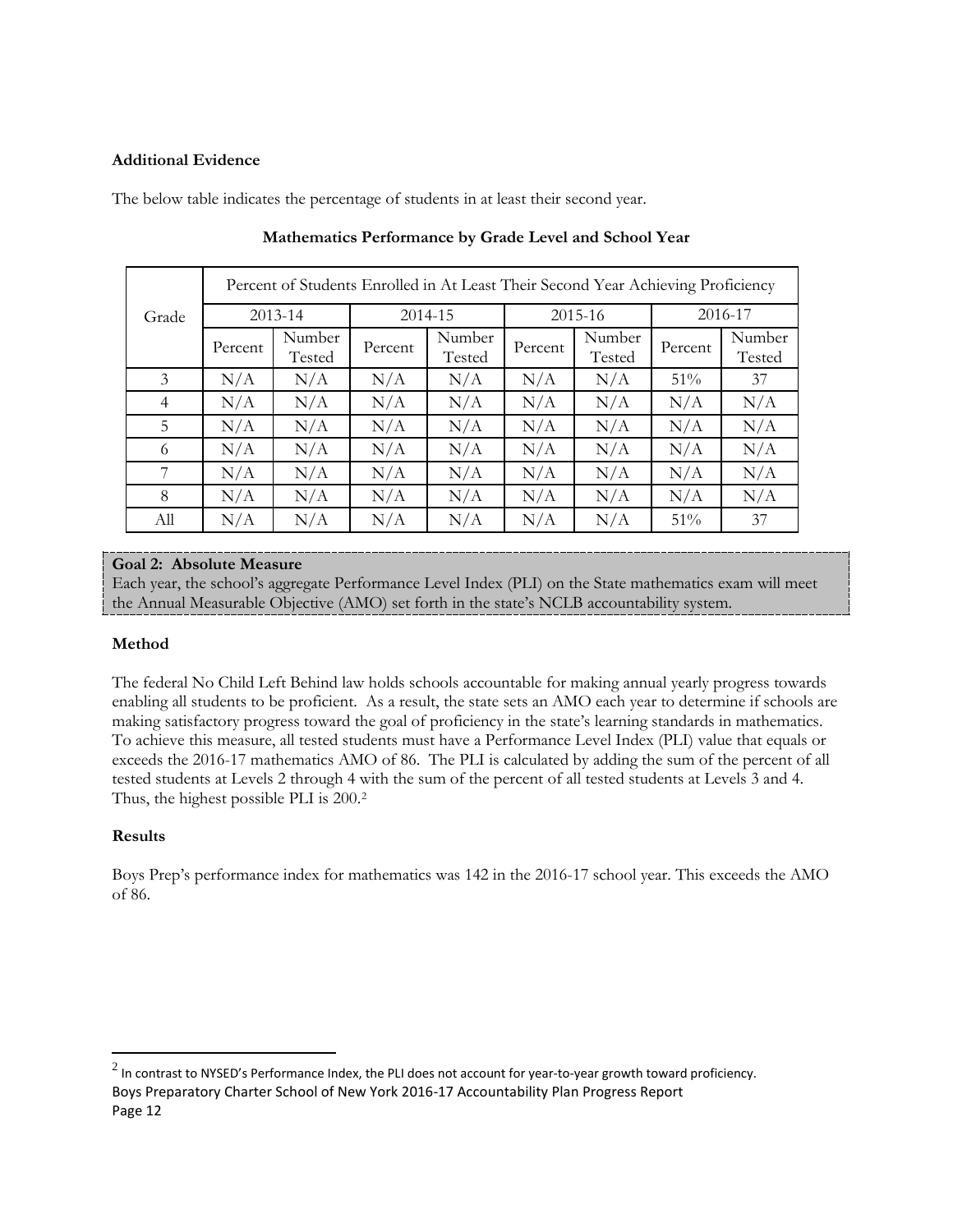| Number in | Percent of Students at Each Performance Level |  |         |  |         |  |         |     |     |
|-----------|-----------------------------------------------|--|---------|--|---------|--|---------|-----|-----|
| Cohort    | Level 1                                       |  | Level 2 |  | Level 3 |  | Level 4 |     |     |
| 372       | $11\%$                                        |  | 38%     |  | 38%     |  | $14\%$  |     |     |
|           |                                               |  |         |  |         |  |         |     |     |
|           | РI                                            |  | 38      |  | 38      |  | 14      |     | 90  |
|           |                                               |  |         |  | 38      |  | 14      | $=$ | 52  |
|           |                                               |  |         |  |         |  | PL      |     | 142 |
|           |                                               |  |         |  |         |  |         |     |     |

## **Mathematics 2016-17 Performance Level Index (PLI)**

#### **Evaluation**

Boys Prep exceeded the Annual Measurable Objective by 53 points in 2016-17.

## **Goal 3: Comparative Measure**

Each year, the percent of all tested students who are enrolled in at least their second year and performing at proficiency on the state mathematics exam will be greater than that of all students in the same tested grades in the local school district.

#### **Method**

A school compares tested students enrolled in at least their second year to all tested students in the surrounding public school district. Comparisons are between the results for each grade in which the school had tested students in at least their second year at the school and the total result for all students at the corresponding grades in the school district.[3](#page-13-0)

## **Results**

Students enrolled in at least their second year at Boys Prep outperformed those of their host district, NYC Community District 8.

<span id="page-13-0"></span> $3$  Schools can acquire these data when the New York State Education Department releases its Access database containing grade level ELA and math test results for all schools and districts statewide. The NYSED announces the release of the data on its News [Release webpage.](http://www.oms.nysed.gov/press/)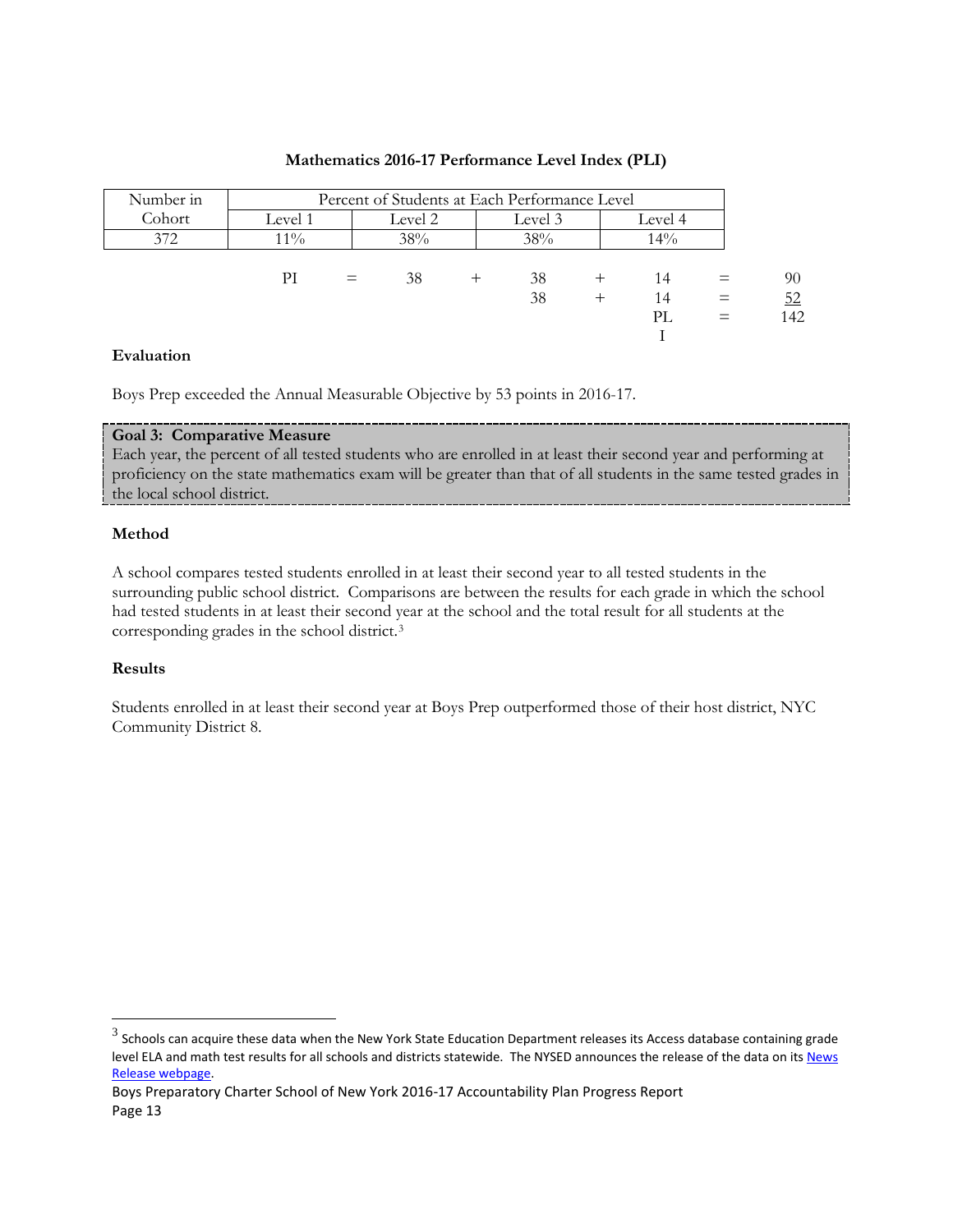|                | Percent of Students at Proficiency                             |                  |                       |                  |  |  |  |
|----------------|----------------------------------------------------------------|------------------|-----------------------|------------------|--|--|--|
| Grade          | Charter School<br>Students In At Least<br>2 <sup>nd</sup> Year |                  | All District Students |                  |  |  |  |
|                | Percent                                                        | Number<br>Tested | Percent               | Number<br>Tested |  |  |  |
| 3              | 51%                                                            | 37               | 30%                   | 2125             |  |  |  |
| $\overline{4}$ | N/A                                                            | N/A              | N/A                   | N/A              |  |  |  |
| 5              | N/A                                                            | N/A              | N/A                   | N/A              |  |  |  |
| 6              | N/A                                                            | N/A              | N/A                   | N/A              |  |  |  |
| 7              | N/A                                                            | N/A              | N/A                   | N/A              |  |  |  |
| 8              | N/A                                                            | N/A              | N/A                   | N/A              |  |  |  |
| All            | 51%                                                            | 37               | 30%                   | 2,125            |  |  |  |

## **2016-17 State Mathematics Exam Charter School and District Performance by Grade Level**

#### **Evaluation**

Boys Prep met the accountability measure requiring that students who are enrolled in at least their second year and performing at proficiency on the state mathematics exam to be greater than that of all students in the same tested grades in the local school district.

#### **Additional Evidence**

The below table demonstrates that Boys Prep students have outperformed the students of the school's host district, District 8.

|                | Percent of Students Enrolled in at Least their Second Year Who Are at Proficiency Compared<br>to Local District Students |            |                     |            |                     |            |                     |            |
|----------------|--------------------------------------------------------------------------------------------------------------------------|------------|---------------------|------------|---------------------|------------|---------------------|------------|
| Grade          | 2013-14                                                                                                                  |            | 2014-15             |            | 2015-16             |            | 2016-17             |            |
|                | <b>Boys</b><br>Prep                                                                                                      | District 8 | <b>Boys</b><br>Prep | District 8 | <b>Boys</b><br>Prep | District 8 | <b>Boys</b><br>Prep | District 8 |
| 3              | N/A                                                                                                                      | N/A        | N/A                 | N/A        | N/A                 | N/A        | 51%                 | 30%        |
| $\overline{4}$ | N/A                                                                                                                      | N/A        | N/A                 | N/A        | N/A                 | N/A        | N/A                 | N/A        |
| 5              | N/A                                                                                                                      | N/A        | N/A                 | N/A        | N/A                 | N/A        | N/A                 | N/A        |
| 6              | N/A                                                                                                                      | N/A        | N/A                 | N/A        | N/A                 | N/A        | N/A                 | N/A        |
|                | N/A                                                                                                                      | N/A        | N/A                 | N/A        | N/A                 | N/A        | N/A                 | N/A        |
| 8              | N/A                                                                                                                      | N/A        | N/A                 | N/A        | N/A                 | N/A        | N/A                 | N/A        |
| All            | N/A                                                                                                                      | N/A        | N/A                 | N/A        | N/A                 | N/A        | 51%                 | 30%        |

#### **Mathematics Performance of Charter School and Local District by Grade Level and School Year**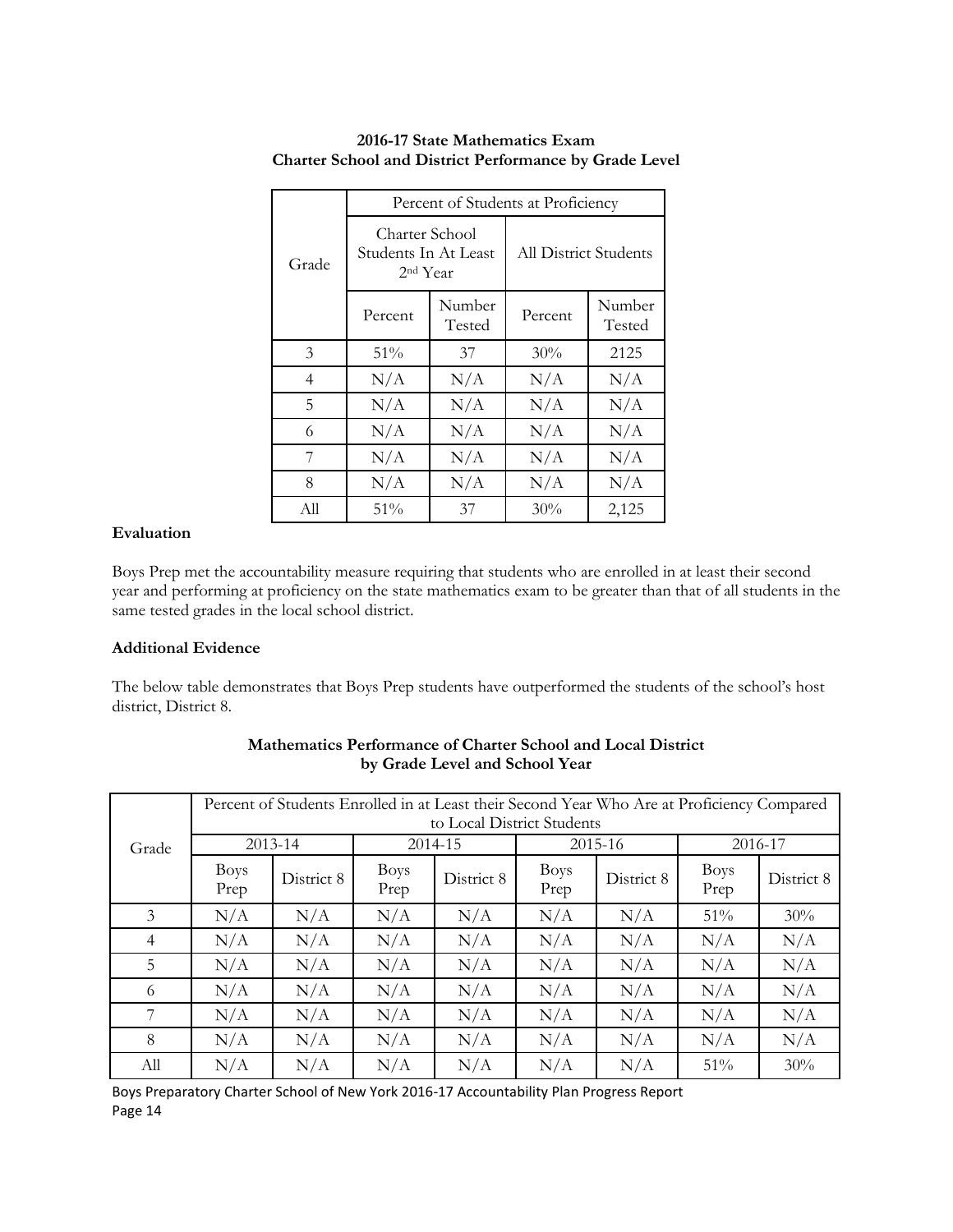## **Summary of the Mathematics Goal**

We are committed to providing the resources needed for our students to become proficient mathematicians. Boys Prep is committed to a culture of continuous improvement where student achievement and success has no limit.

In 2016-17, Boys Prep achieved 2 out of the 3 possible measures for evaluation. Below we have outlined an action plan to implement in the coming year. This plan includes programs and processes that have proven to be successful and new strategies that address our observable gaps.

Like the overwhelming majority of charter schools in New York City, Boys Prep did not meet the goal of 75 percent proficiency in 2016-17. However, we are on a predictive path to attaining that goal in the future.

| Type        | Measure                                                                                                                                                                                                                                                         | <b>Outcome</b>     |
|-------------|-----------------------------------------------------------------------------------------------------------------------------------------------------------------------------------------------------------------------------------------------------------------|--------------------|
| Absolute    | Each year, 75 percent of all tested students who are enrolled in at least<br>their second year will perform at proficiency on the New York State<br>mathematics exam for grades 3-8.                                                                            | Did Not<br>Achieve |
| Absolute    | Each year, the school's aggregate Performance Level Index (PLI) on the<br>state mathematics exam will meet that year's Annual Measurable<br>Objective (AMO) set forth in the state's NCLB accountability system.                                                | Achieved           |
| Comparative | Each year, the percent of all tested students who are enrolled in at least<br>their second year and performing at proficiency on the state<br>mathematics exam will be greater than that of students in the same<br>tested grades in the local school district. | Achieved           |

## **Action Plan**

## **Increased Instructional Time**

In Grades K-4, we have implemented a new 30 minute problem-solving block. Students will spend this time critically engaging with a single rigorous question, developing their own strategies and discussing them with peers and as a whole class. We have contracted with Dr. Stephanie Smith to implement Cognitively Guided Instruction (CGI) "Number Talks" during this problem-solving block. CGI has previously been implemented by other NYC charter schools that have seen substantial growth in math achievement as a result.

## **Instruction**

The second key lever to drive academic improvement is to continue to refine our coaching and observation processes. This year, Boys Prep's full-time instructional leaders include an ELA coach, two Directors of Curriculum and Assessment, and our principals, who are our primary instructional leaders. All of these individuals will regularly observe teachers and provide instructional feedback. Grade team leaders will also conduct informal observations and peer observations. All observations will utilize the Danielson framework as our model of excellent teaching.

Boys Preparatory Charter School of New York 2016-17 Accountability Plan Progress Report Page 15 Boys Prep has invested in the TeachBoost platform to improve the quality of observation, coaching and evaluation. All teachers will receive a minimum of 15 short and 5 long classroom observations from their coach, which is the average reported by top-quartile schools on TNTP's Insight survey. Our coaching and observation program will also be supported through our partnership with TNTP. From the research literature on school improvement, we know that strong coaching and feedback is one of the highest-leverage strategies that a principal has to improve student achievement. TNTP will also organize Excellent School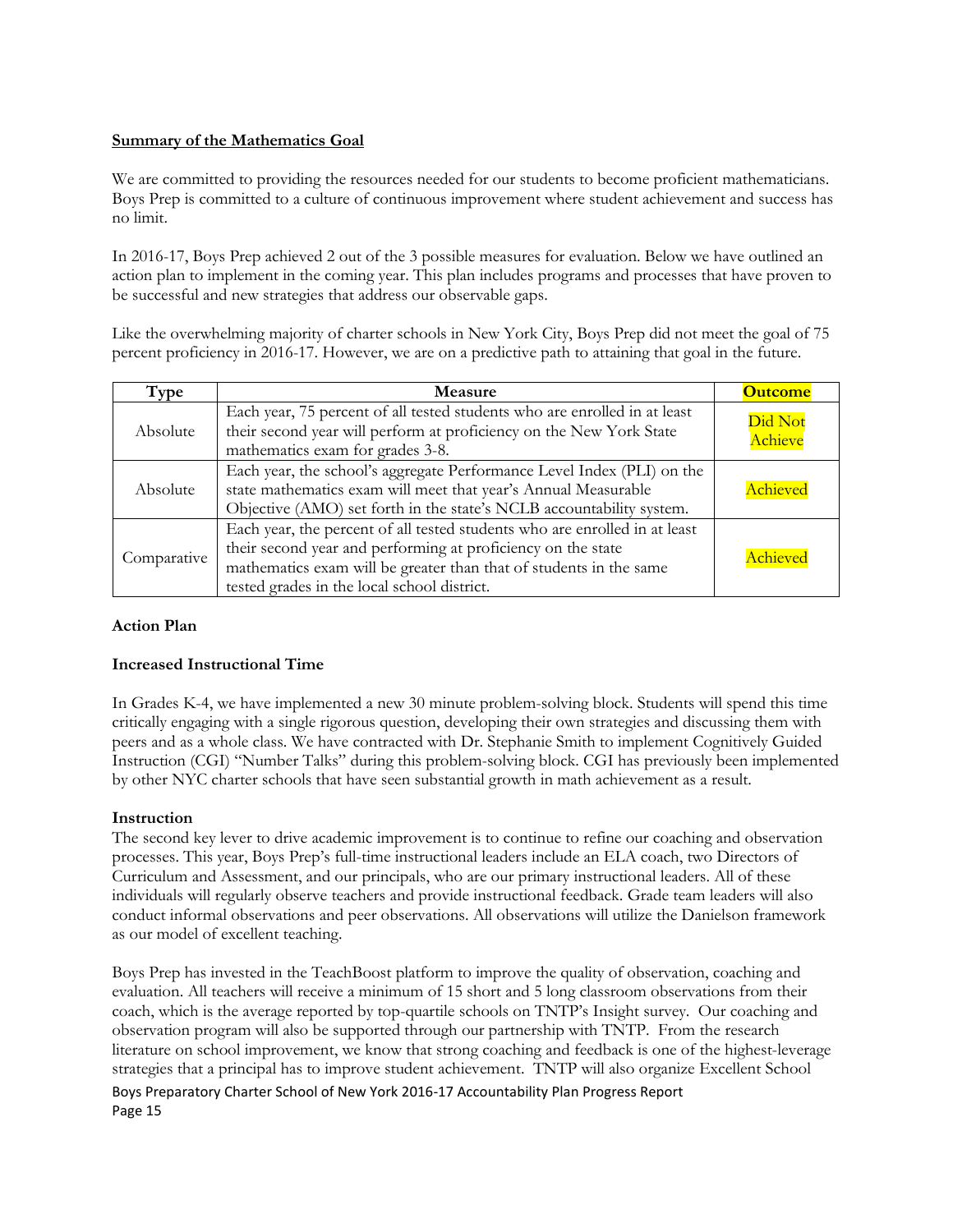Visits to ensure our school leaders see best practice.

#### **Data & Assessment**

Boys Prep Lower East Side teachers and instructional leaders routinely collect and analyze a wide variety of qualitative and quantitative data in order to improve curriculum and instruction. Students are assessed using curricular-aligned, performance-based assessments as measures of absolute performance. These rigorous assessments require synthesis and high-level application of knowledge from all subject areas. Student growth is measured using the NWEA MAP and STEP assessment. Throughout the year, students take interim assessments aligned with our scope and sequence in mathematics and in English Language Arts.

#### **Leadership**

As outlined in the ELA action plan above, Public Prep will add additional supports and made significant changes in network and school leadership with the aim of improving instructional leadership, adult learning, teacher coaching and development.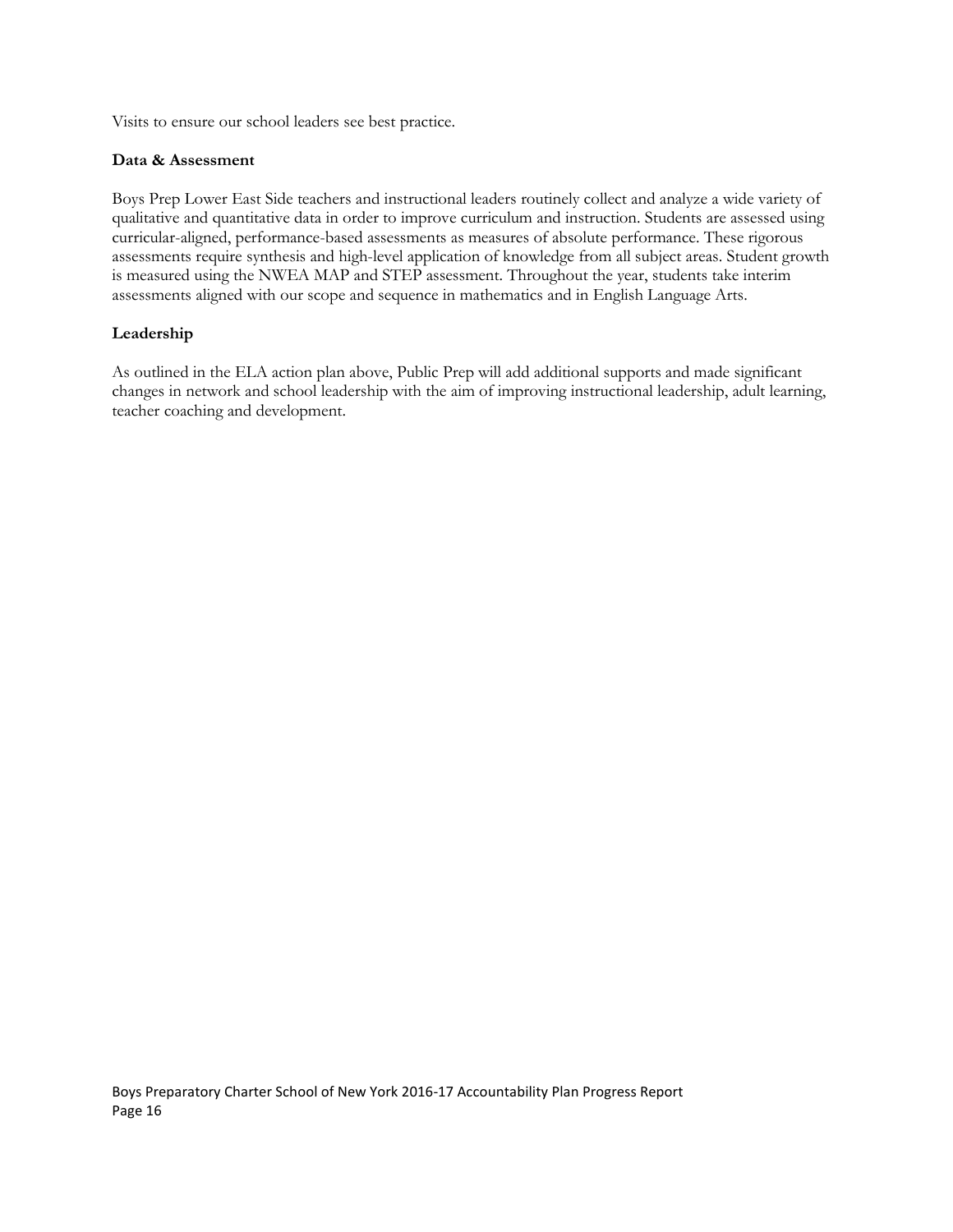#### **NCLB**

## **Goal 3: NCLB**

The school will be in Good Standing each year.

#### **Goal 1: Absolute Measure**

Under the state's NCLB accountability system, the school's Accountability Status is in good standing: the state has not identified the school as a Focus School nor determined that it has met the criteria to be identified as a local-assistance-plan school.

#### **Method**

Since *all* students are expected to meet the state's learning standards, the federal No Child Left Behind legislation stipulates that various sub-populations and demographic categories of students among all tested students must meet state proficiency standards. New York, like all states, established a system for making these determinations for its public schools. Each year the state issues School Report Cards. The report cards indicate each school's status under the state's No Child Left Behind (NCLB) accountability system.

#### **Results**

For the 2016-17 school year Boys Prep was in Good Standing.

#### **Evaluation**

Boys Prep met this accountability goal.

| <b>NCLB</b> Status by Year |               |  |  |  |
|----------------------------|---------------|--|--|--|
| Year                       | <b>Status</b> |  |  |  |
| 2014-15                    | Good Standing |  |  |  |
| 2015-16                    | Good Standing |  |  |  |
| 2016-17                    | Good Standing |  |  |  |

#### **Additional Evidence**

Boys Prep has been in good standing for each year of the Accountability Period.